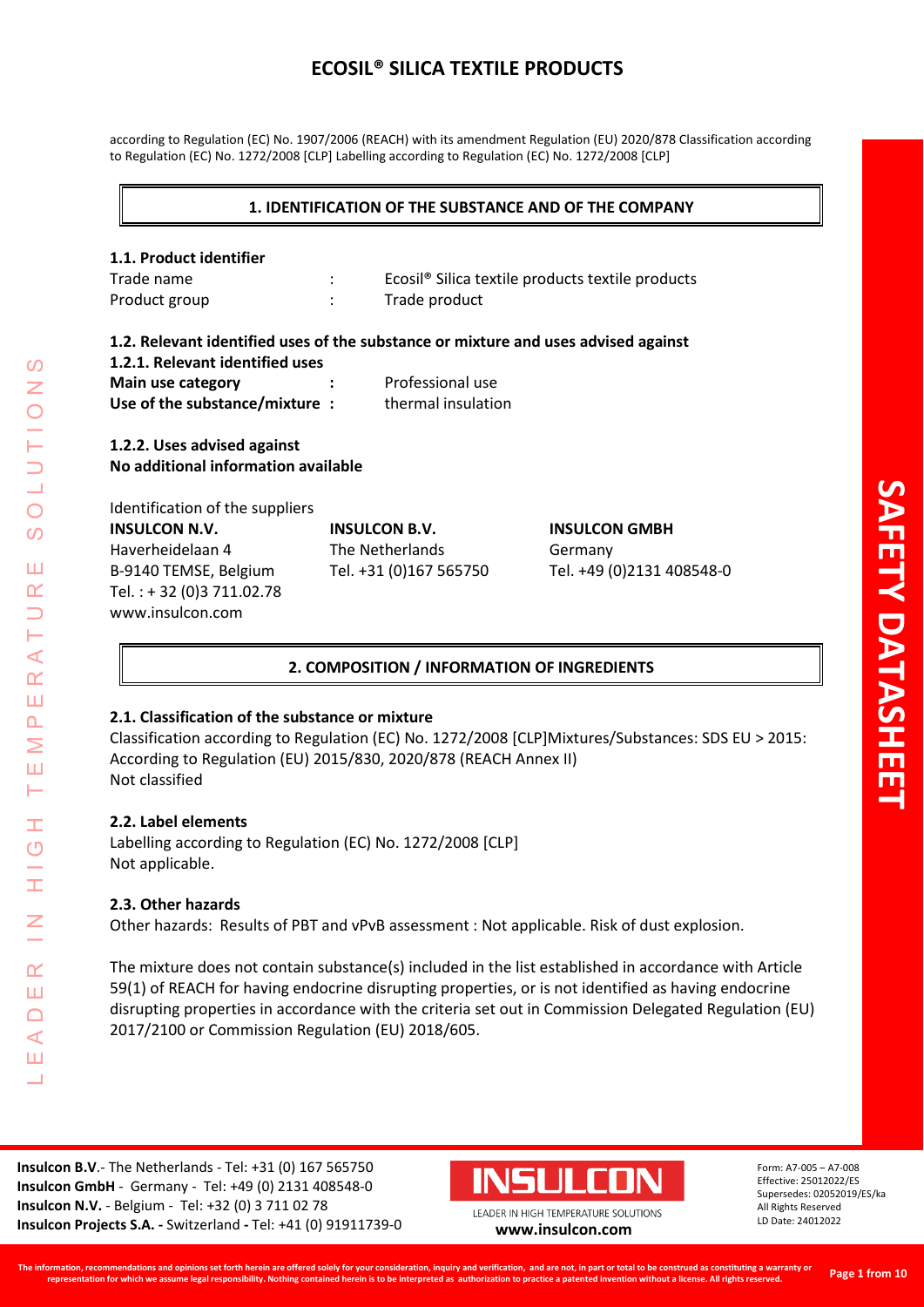### **3. HAZARDS IDENTIFICATION**

#### **3.1. Substances**

Not applicable

#### **3.2. Mixtures**

LEADER IN HIGH TEMPERATURE SOLUTIONS

H  $\overline{O}$ 

Ī.

 $\alpha$ Ш  $\Box$  $\triangleleft$ Ш  $\overline{\phantom{0}}$ 

 $\mathcal{O}$  $\overline{z}$ 

 $\bigcirc$  $\Omega$ 

Ш  $\alpha$  $\Box$ H  $\prec$  $\alpha$ Ш  $\Delta$ Σ Ш Н

This mixture does not contain any substances to be mentioned according to the criteria of section 3.2 of REACH Annex II.

### **4. FIRST AID MEASURES**

### **4.1. Description of first aid measures**

| Additional advice | First aider: Pay attention to self-protection!. Concerning personal<br>protective equipment to use, see section 8. Never give anything by<br>mouth to an unconscious person. In case of doubt or persistent<br>symptoms, consult always a physician. Show this safety data sheet to<br>the doctor in attendance. |
|-------------------|------------------------------------------------------------------------------------------------------------------------------------------------------------------------------------------------------------------------------------------------------------------------------------------------------------------|
| Inhalation        | Remove casualty to fresh air and keep warm and at rest. Get medical<br>advice/attention.                                                                                                                                                                                                                         |
| Skin contact      | Remove contaminated clothing and shoes. Gently wash with plenty<br>of soap and water. In case of doubt or persistent symptoms, consult<br>always a physician.                                                                                                                                                    |
| Eyes contact      | Rinse immediately carefully and thoroughly with eye-bath or water.<br>In case of doubt or persistent symptoms, consult always a physician.                                                                                                                                                                       |
| Ingestion         | Drink plenty of water. Rinse mouth thoroughly with water. Do not<br>induce vomiting without medical advice. Get medical<br>advice/attention.                                                                                                                                                                     |

| Inhalation   |    | Repeated or prolonged exposure: May cause nose, throat, and lung |
|--------------|----|------------------------------------------------------------------|
|              |    | irritation. (Fibres. Dust).                                      |
| Skin contact | ٠. | Repeated or prolonged exposure: May cause skin irritation and/or |
|              |    | dermatitis. (Fibres. Dust).                                      |
| Eyes contact |    | Dust may cause painful eye irritation and tearing. (Fibres).     |
| Ingestion    | ÷  | Health injuries are not known or expected under normal use.      |
|              |    |                                                                  |

**4.3. Indication of any immediate medical attention and special treatment needed** Treat symptomatically.

#### **5. FIRE-FIGHTING MEASURES**

#### **5.1. Extinguishing media**

Suitable extinguishing media : Water. extinguishing powder. Co-ordinate fire-fighting measures to the fire surroundings.

**Insulcon B.V**.- The Netherlands - Tel: +31 (0) 167 565750 **Insulcon GmbH** - Germany - Tel: +49 (0) 2131 408548-0 **Insulcon N.V.** - Belgium - Tel: +32 (0) 3 711 02 78 **Insulcon Projects S.A. -** Switzerland **-** Tel: +41 (0) 91911739-0 **[www.insulcon.com](http://www.insulcon.com/)**

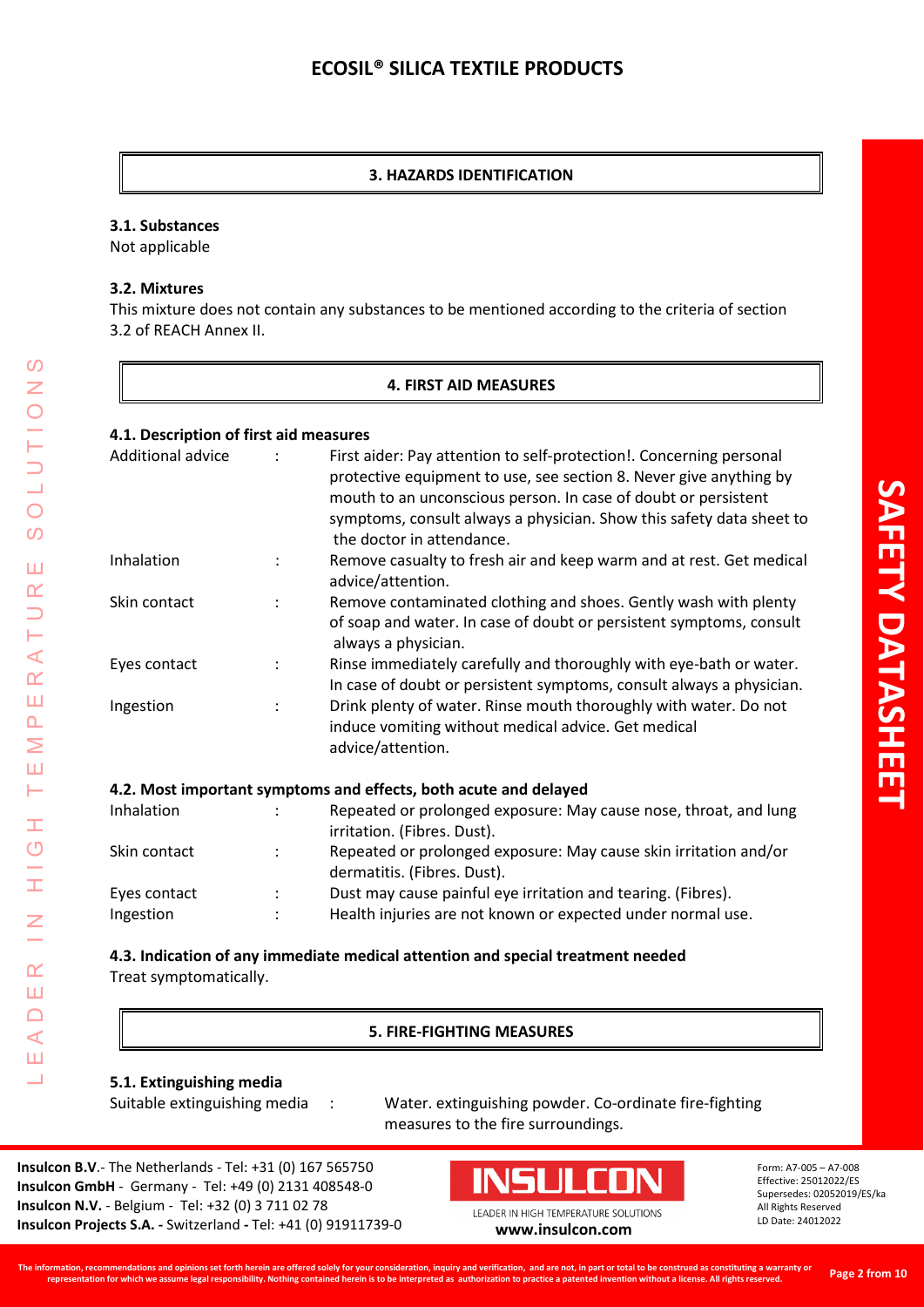Unsuitable extinguishing media : Strong water jet .

| 5.2. Special hazards arising from the substance or mixture |                      |                                                                                                                                                                                                                                                                |
|------------------------------------------------------------|----------------------|----------------------------------------------------------------------------------------------------------------------------------------------------------------------------------------------------------------------------------------------------------------|
| Specific hazards                                           |                      | Not flammable. Risk of dust explosion.                                                                                                                                                                                                                         |
| Hazardous decomposition                                    |                      |                                                                                                                                                                                                                                                                |
| products in case of fire                                   | $\ddot{\cdot}$       | Silicon oxides.                                                                                                                                                                                                                                                |
| 5.3. Advice for firefighters                               |                      |                                                                                                                                                                                                                                                                |
| Firefighting instructions                                  | $\ddot{\phantom{a}}$ | Evacuate area. Use water spray or fog for cooling<br>exposed containers. Contain the extinguishing fluids<br>by bunding. Prevent fire fighting water from<br>entering the environment. Avoid dust formation.<br>Knock down/dilute dust cloud with water spray. |
| Protection during firefighting                             | $\ddot{\cdot}$       | Do not attempt to take action without suitable<br>protective equipment. Self-contained breathing<br>apparatus.                                                                                                                                                 |
| Other information                                          | $\ddot{\cdot}$       | Do not allow run-off from fire-fighting to enter<br>drains or water courses. Dispose of waste in<br>accordance with environmental legislation.                                                                                                                 |

## **6. ACCIDENTAL RELEASE MEASURES**

**6.1. Personal precautions, protective equipment and emergency procedures 6.1.1. For non-emergency personnel** For non-emergency personnel : Evacuate unnecessary personnel. Keep upwind. Provide adequate ventilation. Wear recommended personal protective equipment. Concerning personal protective equipment to use, see section 8. Do not breathe dust. Avoid contact with skin, eyes and clothing. Keep away from heat, hot surfaces, sparks, open flames and other ignition sources. No smoking. Ensure equipment is adequately earthed. Use explosion-proof equipment. Use only non-sparking tools. **6.1.2. For emergency responders** For emergency responders : Ensure procedures and training for emergency decontamination and disposal are in place. Concerning personal protective equipment to use, see section 8. **6.2. Environmental precautions** Do not allow to enter into surface water or drains. Notify authorities if product enters sewers or public waters.

#### **6.3. Methods and material for containment and cleaning up**

LEADER IN HIGH TEMPERATURE SOLUTIONS

Ŧ  $\overline{O}$ 

I

 $\alpha$ Ш  $\Box$  $\blacktriangleleft$ Ш ┙

 $\blacktriangleleft$  $\alpha$ Ш  $\Delta$ Σ Ш Н

 $\Omega$ Z

 $\bigcirc$ 

 $\overline{O}$ 

Ш  $\alpha$ 

> Methods for cleaning up : Stop leak if safe to do so. Dam up the solid spill. Take up mechanically (sweeping, shovelling) and collect in

**Insulcon B.V**.- The Netherlands - Tel: +31 (0) 167 565750 **Insulcon GmbH** - Germany - Tel: +49 (0) 2131 408548-0 **Insulcon N.V.** - Belgium - Tel: +32 (0) 3 711 02 78 **Insulcon Projects S.A. -** Switzerland **-** Tel: +41 (0) 91911739-0 **[www.insulcon.com](http://www.insulcon.com/)**

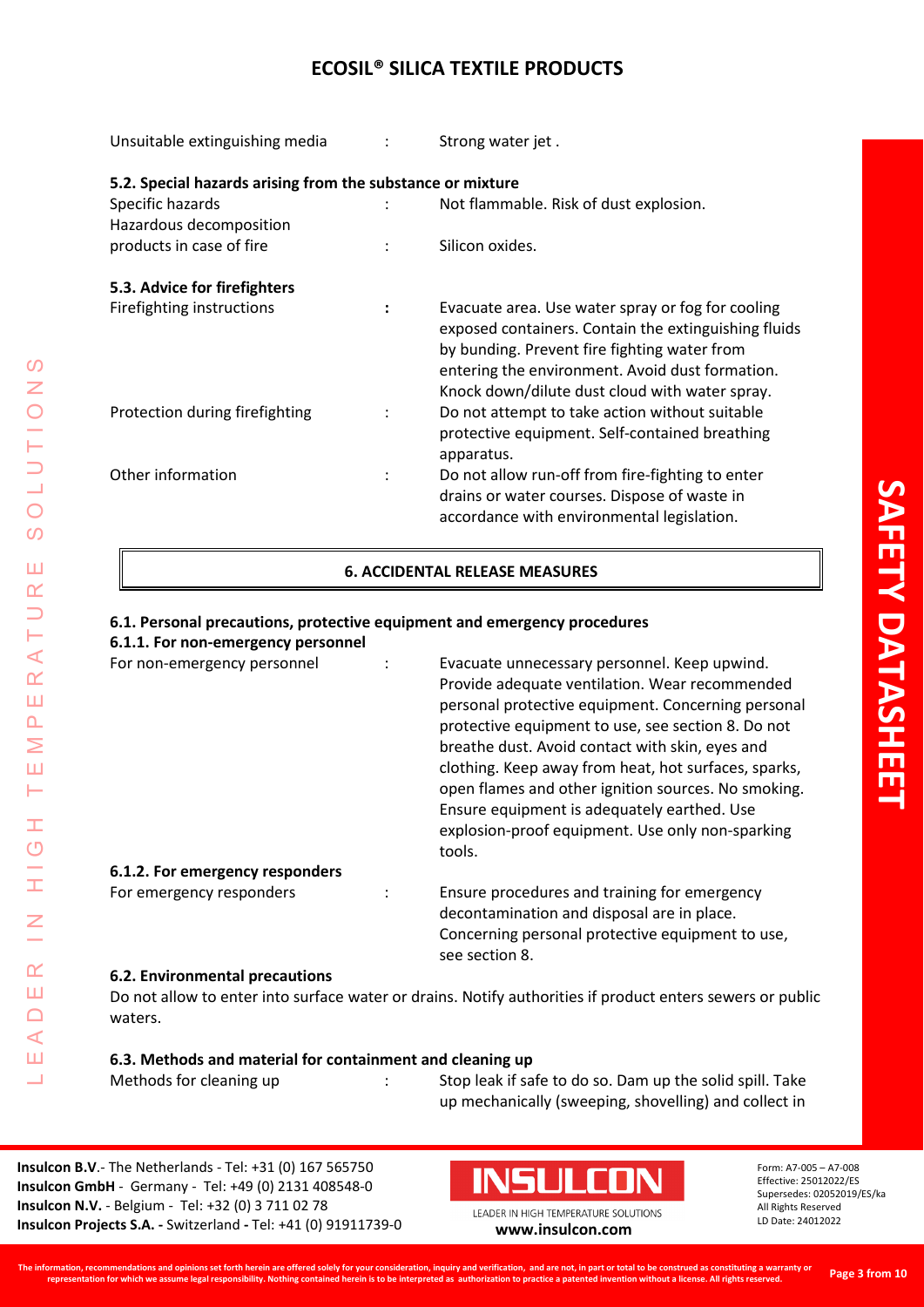suitable container for disposal. Large spills: scoop solid spill into closing containers. This material and its container must be disposed of in a safe way, and as per local legislation. Avoid dust formation. Knock down/dilute dust cloud with water spray.

#### **6.4. Reference to other sections**

Concerning personal protective equipment to use, see section 8. Concerning disposal elimination after cleaning, see section 13.

## **7. HANDLING AND STORAGE**

## **7.1. Precautions for safe handling**

Precautions for safe handling:

Provide adequate ventilation. Use personal protective equipment as required. Concerning personal protective equipment to use, see section 8. Do not breathe dust. Avoid contact with skin, eyes and clothing. Take any precaution to avoid mixing with Incompatible materials, Refer to Section 10 on Incompatible Materials. Ensure proper process control to avoid excess waste discharge (temperature, concentration, pH, time). Avoid release to the environment. Avoid dust formation. Keep away from heat, hot surfaces, sparks, open flames and other ignition sources. No smoking. Ground/bond container and receiving equipment. Use explosion-proof equipment. Use only non-sparking tools.

Hygiene measures:

LEADER IN HIGH TEMPERATURE SOLUTIONS

Ŧ  $\overline{O}$ 

 $\alpha$ Ш  $\Box$  $\blacktriangleleft$ Ш  $\overline{\phantom{0}}$ 

⋖  $\alpha$ Ш  $\overline{\mathbf{r}}$ Σ Ш ⊢

 $\Omega$ Z

 $\bigcirc$  $\Omega$ 

Ш  $\alpha$ 

> Keep good industrial hygiene. Wash hands and other exposed areas with mild soap and water before eating, drinking or smoking and when leaving work. Do not eat, drink or smoke when using this product. Keep away from food, drink and animal feedingstuffs. Remove contaminated clothes. Separate working clothes from town clothes. Launder separately. Wash contaminated clothing before reuse.

#### **7.2. Conditions for safe storage, including any incompatibilities**

| Storage conditions         | ÷                    | Store in a dry, cool and well-ventilated place. Humidity: 40-                                     |
|----------------------------|----------------------|---------------------------------------------------------------------------------------------------|
|                            |                      | 70%. Avoid dust formation. Protect against water.                                                 |
| Storage temperature        | ÷                    | $10 - 35 °C$                                                                                      |
| Heat and ignition sources  | $\ddot{\phantom{0}}$ | Keep away from heat, hot surfaces, sparks, open flames and<br>other ignition sources. No smoking. |
| Special rules on packaging | $\ddot{\phantom{0}}$ | Regularly check for damage to packaging.                                                          |
| Packaging materials        | $\ddot{\phantom{a}}$ | Keep only in the original container.                                                              |

#### **7.3. Specific end use(s)**

Reference to other sections : 1.2.

## **8. EXPOSURE CONTROL / PERSONAL PROTECTION**

#### **8.1. Control parameters**

Additional information : Recommended monitoring procedures : Personal air monitoring. Room air monitoring

**Insulcon B.V**.- The Netherlands - Tel: +31 (0) 167 565750 **Insulcon GmbH** - Germany - Tel: +49 (0) 2131 408548-0 **Insulcon N.V.** - Belgium - Tel: +32 (0) 3 711 02 78 **Insulcon Projects S.A. -** Switzerland **-** Tel: +41 (0) 91911739-0 **[www.insulcon.com](http://www.insulcon.com/)**

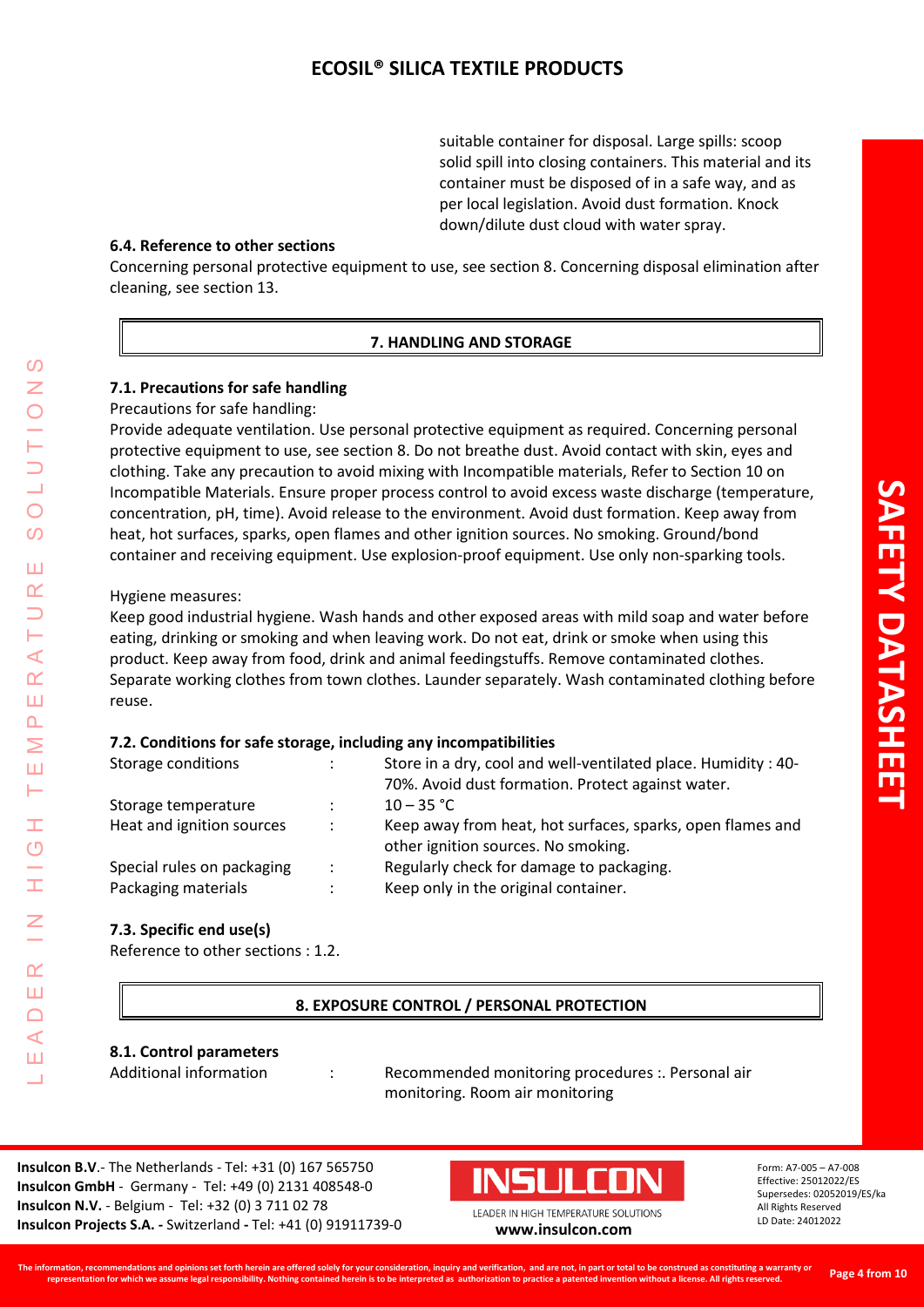| 8.2. Exposure controls          |                |                                                                                                                                                                                                                                                                                                                                                                               |
|---------------------------------|----------------|-------------------------------------------------------------------------------------------------------------------------------------------------------------------------------------------------------------------------------------------------------------------------------------------------------------------------------------------------------------------------------|
| Engineering measure(s)          |                | Provide adequate ventilation. Organisational measures to<br>prevent /limit releases, dispersion and exposure. See Section 7<br>for information on safe handling. Apply measures to prevent<br>dust explosions. Ensure equipment is adequately earthed.                                                                                                                        |
| Personal protective equipment : |                | The type of protective equipment must be selected according<br>to the concentration and amount of the dangerous substance<br>at the specific workplace.                                                                                                                                                                                                                       |
| Hand protection                 |                | Wear chemically resistant gloves (tested to EN374). Suitable<br>material: Not determined. Thickness: Not determined.<br>Breakthrough time : refer to the recommendations of the<br>supplier. The quality of the protective gloves resistant to<br>chemicals must be chosen as a function of the specific working<br>place concentration and quantity of hazardous substances. |
| Eye protection                  | $\ddot{\cdot}$ | Use suitable eye protection (EN 166): Safety glasses with side<br>shields                                                                                                                                                                                                                                                                                                     |
| Body protection                 | $\ddot{\cdot}$ | Wear suitable protective clothing. Overalls, apron and boots<br>recommended.                                                                                                                                                                                                                                                                                                  |
| Respiratory protection          |                | Wear suitable respiratory protection. Effective dust mask (EN<br>149). Half-face mask (DIN EN 140). full face mask (DIN EN 136).<br>Filter type: P (EN 143). When workers are facing<br>concentrations above the exposure limit they must use<br>appropriate certified respirators.                                                                                           |
| Thermal hazard protection       | $\ddot{\cdot}$ | Not required for normal conditions of use. Use dedicated<br>equipment.                                                                                                                                                                                                                                                                                                        |

## **9. PHYSICAL AND CHEMICAL PROPERTIES**

## **9.1. Information on basic physical and chemical properties**

| Physical state                          |                | Solid                     |
|-----------------------------------------|----------------|---------------------------|
| Appearance                              |                | Solid.                    |
| Colour                                  | $\ddot{\cdot}$ | Grey. light brown. White. |
| Odour                                   |                | odourless.                |
| Odour threshold                         |                | Not available             |
| Ph                                      |                | Not available             |
| pH solution                             |                | Not available             |
| Relative evaporation rate               |                |                           |
| (butylacetate=1)                        |                | No data available         |
| Melting / freezing point                |                | No data available         |
| Freezing point                          | $\ddot{\cdot}$ | No data available         |
| Softening point                         |                | >1600 °C                  |
| Initial boiling point and boiling range | ÷              | Not applicable            |
| Flash point                             | ٠              | Not applicable            |
| Auto-ignition temperature               |                | No data available         |
| Decomposition temperature               |                | > 150 °C                  |
| Flammability (solid, gas)               |                | Not flammable             |
|                                         |                |                           |

**Insulcon B.V**.- The Netherlands - Tel: +31 (0) 167 565750 **Insulcon GmbH** - Germany - Tel: +49 (0) 2131 408548-0 **Insulcon N.V.** - Belgium - Tel: +32 (0) 3 711 02 78 **Insulcon N.V.** - Beigium - Tel: +32 (0) 3 711 02 78<br> **Insulcon Projects S.A.** - Switzerland - Tel: +41 (0) 91911739-0 **[www.insulcon.com](http://www.insulcon.com/)** 

LEADER IN HIGH TEMPERATURE SOLUTIONS

 $\pm$ 

 $\frac{G}{H}$ 

 $\overline{z}$ 

 $\alpha$ Ш  $\Box$  $\prec$ Ш Ц

 $\Omega$  $\overline{z}$ 

OLUUTIO

 $\overline{O}$ 

Ш  $\alpha$  $\overline{\phantom{0}}$ Н  $\prec$  $\alpha$ Ш  $\Delta$ Σ Ш Н

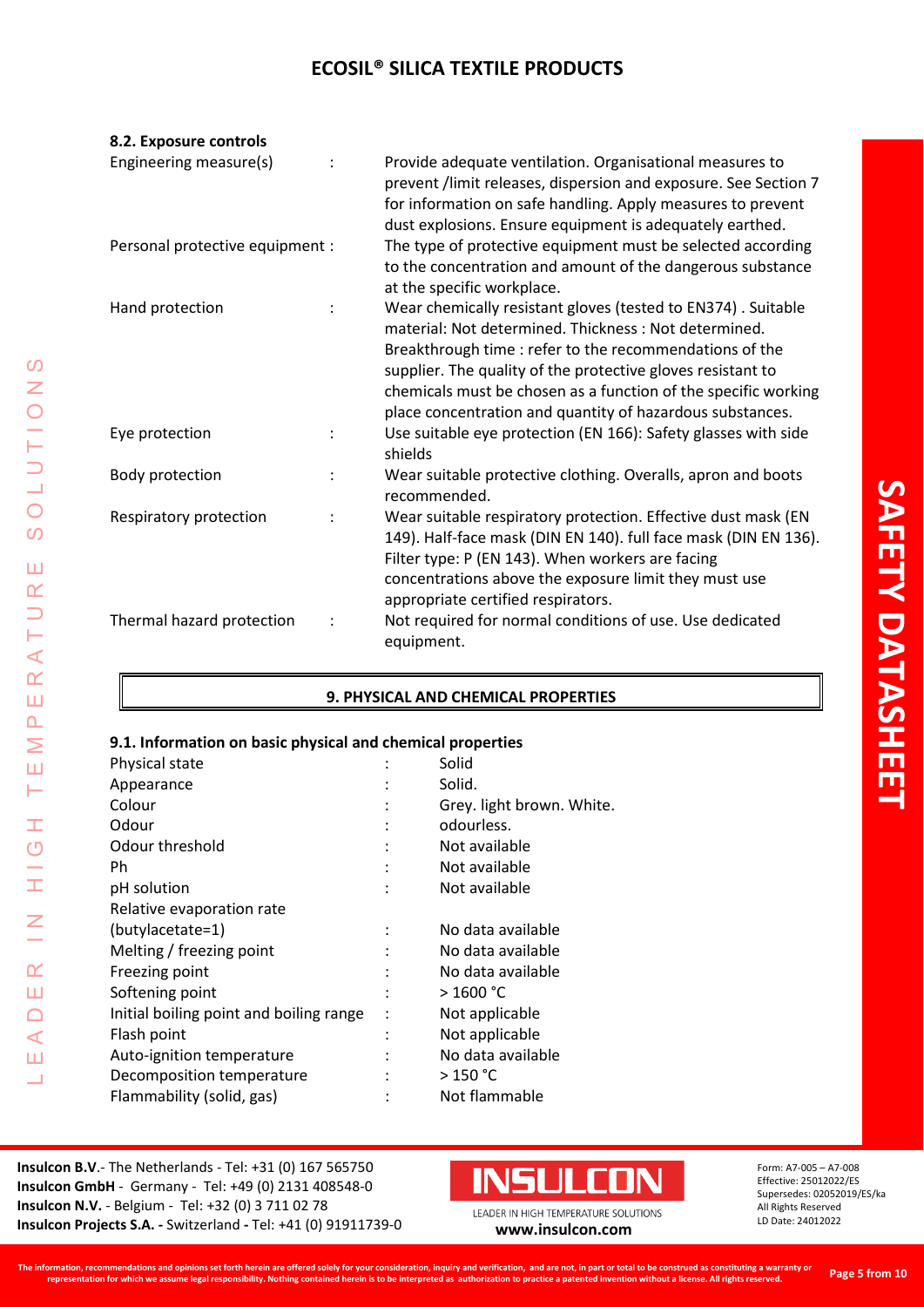| Vapour pressure                       |                      | Not applicable                                         |
|---------------------------------------|----------------------|--------------------------------------------------------|
| Vapour density                        |                      | No data available                                      |
| Relative density                      |                      | $2,5 - 2,6$ g/cm <sup>3</sup> (20°C)                   |
| Density                               |                      | 2,6 $g/cm^{3}$                                         |
| Solubility                            |                      | Water: Insoluble                                       |
| Partition coefficient n-octanol/water |                      | No data available                                      |
| Kinematic viscosity                   |                      | No data available                                      |
| Dynamic viscosity                     |                      | No data available                                      |
| <b>Explosive properties</b>           |                      | Not applicable. The study does not need to be          |
|                                       |                      | conducted because there are no chemical groups         |
|                                       |                      | associated with explosive properties present in the    |
|                                       |                      | molecule.                                              |
| Oxidising properties                  | $\ddot{\phantom{a}}$ | Not applicable. The classification procedure needs not |
|                                       |                      | to be applied because there are no chemical groups     |
|                                       |                      | present in the molecule which are associated with      |
|                                       |                      | oxidising properties.                                  |
| <b>Explosive limits</b>               |                      | No data available                                      |
| Particle size                         |                      | Not available                                          |
| Particle size distribution            |                      | Not available                                          |
| Particle shape                        |                      | Not available                                          |
| Particle aspect ratio                 |                      | Not available                                          |
| Particle aggregation state            |                      | Not available                                          |
| Particle agglomeration state          |                      | Not available                                          |
| Particle specific surface area        |                      | Not available                                          |
| Particle dustiness                    |                      | Not available                                          |

## **9.2. Other information**

9.2.1. Information with regard to physical hazard classes No additional information available

#### 9.2.2. Other safety characteristics

No additional information available

## **10. STABILITY AND REACTIVITY**

#### **10.1. Reactivity**

LEADER IN HIGH TEMPERATURE SOLUTIONS

Ŧ  $\circ$ 

I

 $\alpha$ Ш  $\Box$  $\prec$ Ш Ц

 $\mathcal{O}$  $\overline{z}$ 

 $\bigcirc$  $\overline{O}$ 

Ш  $\alpha$  $\overline{\phantom{0}}$ ⊢  $\prec$  $\underline{\alpha}$ Ш  $\Delta$ Σ Ш Н

None under normal conditions. Reference to other sections: 10.4 & 10.5.

#### **10.2. Chemical stability**

Stable at ambient temperature and under normal conditions of use.

#### **10.3. Possibility of hazardous reactions**

No dangerous reactions known under normal conditions of use.

#### **10.4. Conditions to avoid**

Avoid dust formation. Keep away from heat, hot surfaces, sparks, open flames and other ignition sources. No smoking. Protect against water. See Section 7 for information on safe handling.

**Insulcon B.V**.- The Netherlands - Tel: +31 (0) 167 565750 **Insulcon GmbH** - Germany - Tel: +49 (0) 2131 408548-0 **Insulcon N.V.** - Belgium - Tel: +32 (0) 3 711 02 78 **Insulcon Projects S.A. -** Switzerland **-** Tel: +41 (0) 91911739-0 **[www.insulcon.com](http://www.insulcon.com/)**

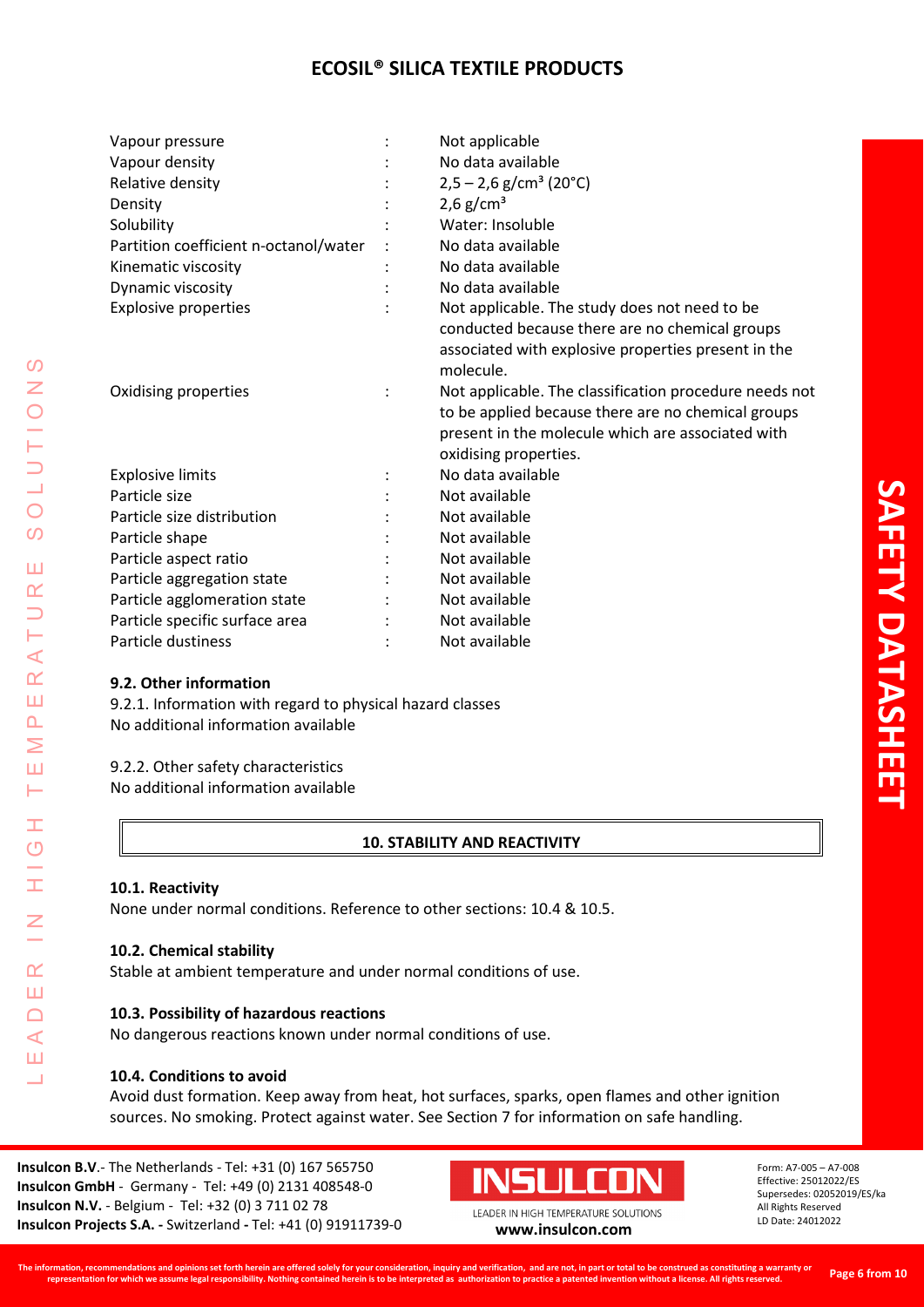#### **10.5. Incompatible materials**

No information available. See Section 7 for information on safe handling.

#### **10.6. Hazardous decomposition products**

Reference to other sections 5.2.

## **11. TOXICOLOGICAL INFORMATION**

#### **11.1. Information on hazard classes as defined in Regulation (EC) No 1272/2008**

| Acute toxicity                     |                      | Not classified (Based on available data, the classification<br>criteria are not met)                              |
|------------------------------------|----------------------|-------------------------------------------------------------------------------------------------------------------|
| Skin corrosion/irritation          | $\ddot{\cdot}$       | Not classified (Based on available data, the classification<br>criteria are not met)                              |
| Serious eye damage/irritation :    |                      | Not classified (Based on available data, the classification<br>criteria are not met)                              |
| Respiratory or skin sensitisation: |                      | Not classified (Based on available data, the classification<br>criteria are not met)                              |
| Germ cell mutagenicity             | $\ddot{\cdot}$       | Not classified (Based on available data, the classification<br>criteria are not met)                              |
| Carcinogenicity                    | $\ddot{\cdot}$       | Not classified (Based on available data, the classification<br>criteria are not met)                              |
| Reproductive toxicity              | $\ddot{\cdot}$       | Not classified (Based on available data, the classification<br>criteria are not met)                              |
| STOT-single exposure               | $\ddot{\cdot}$       | Not classified (Based on available data, the classification<br>criteria are not met)                              |
| STOT-repeated exposure             | $\ddot{\cdot}$       | Not classified (Based on available data, the classification<br>criteria are not met)                              |
| Aspiration hazard                  | $\ddot{\cdot}$       | Not classified (Based on available data, the classification<br>criteria are not met)                              |
| Kinematic viscosity                | $\ddot{\phantom{a}}$ | Not applicable                                                                                                    |
| Other information                  | $\bullet$            | Symptoms related to the physical, chemical and toxicological<br>characteristics. Reference to other sections 4.2. |

## **11.2. Information on other hazards**

11.2.1. Endocrine disrupting properties

Adverse health effects caused by endocrine disrupting properties:

The mixture does not contain substance(s) included in the list established in accordance with Article 59(1) of REACH for having endocrine disrupting properties, or is not identified as having endocrine disrupting properties in accordance with the criteria set out in Commission Delegated Regulation (EU) 2017/2100 or Commission Regulation (EU) 2018/605

### **11.2.2 Other information**

Other information:

LEADER IN HIGH TEMPERATURE SOLUTIONS

Ŧ  $\overline{O}$ 

I

 $\alpha$ Ш  $\Box$  $\triangleleft$ Ш Ц

 $\Omega$  $\overline{z}$ 

 $\bigcirc$  $\Omega$ 

Ш  $\alpha$  $\Box$ ⊢  $\prec$  $\alpha$ Ш  $\Delta$ Σ Ш Н

> Symptoms related to the physical, chemical and toxicological characteristics. Reference to other sections 4.2

**Insulcon B.V**.- The Netherlands - Tel: +31 (0) 167 565750 **Insulcon GmbH** - Germany - Tel: +49 (0) 2131 408548-0 **Insulcon N.V.** - Belgium - Tel: +32 (0) 3 711 02 78 **Insulcon Projects S.A. -** Switzerland **-** Tel: +41 (0) 91911739-0 **[www.insulcon.com](http://www.insulcon.com/)**

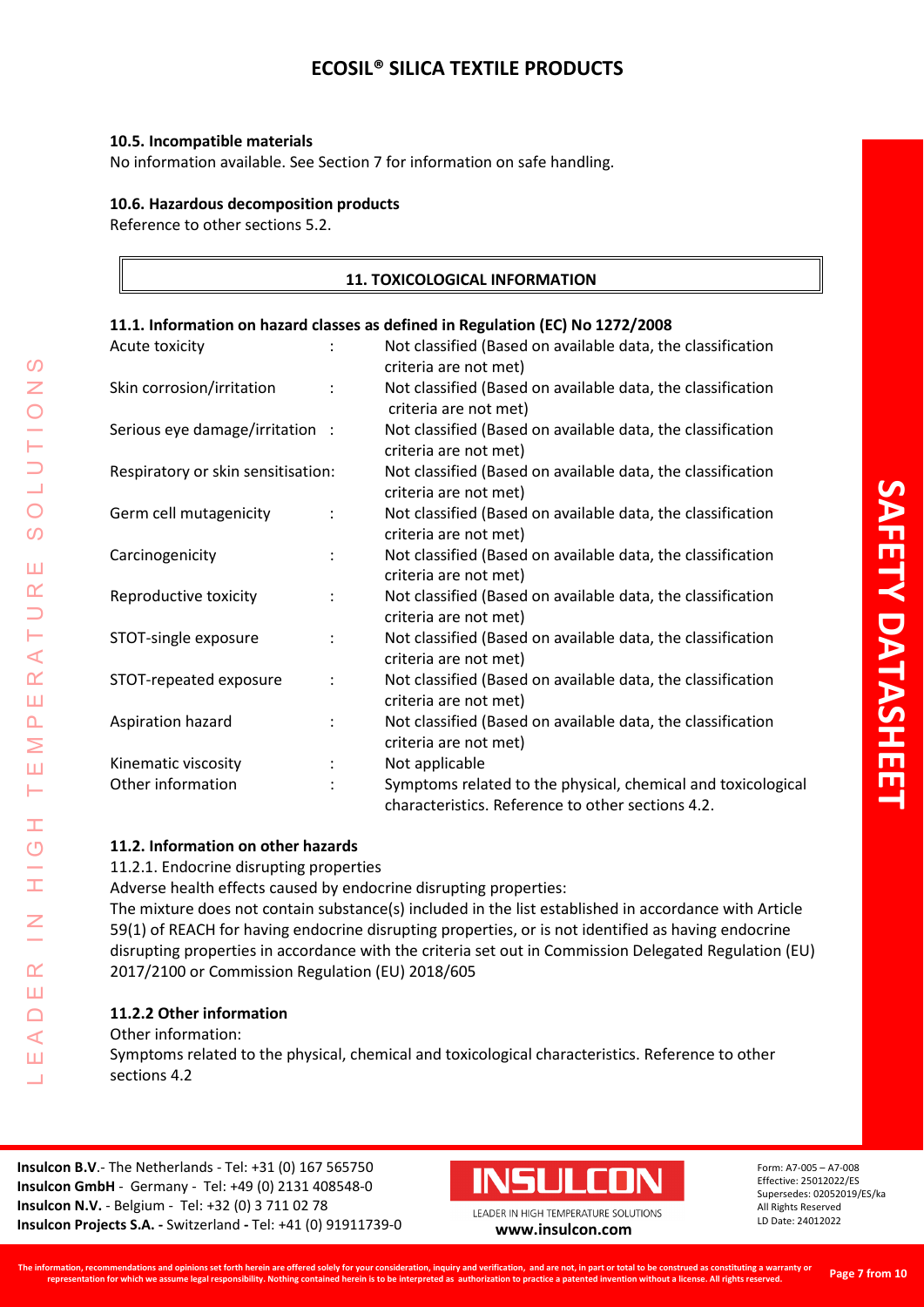## **12. ECOLOGICAL INFORMATION**

#### **12.1. Toxicity**

Environmental properties: Ecological problems are not known or expected under normal use.

Hazardous to the aquatic environment, short-term (acute): Not classified

Hazardous to the aquatic environment, long-term (chronic): Not classified

#### **12.2. Persistence and degradability**

Persistence and degradability No data available.

#### **12.3. Bioaccumulative potential**

No additional information available

#### **12.4. Mobility in soil**

Ecology – soil not relevant.

12.5. Results of PBT and vPvB assessment Results of PBT assessment Not applicable

#### 12.6. Endocrine disrupting properties

Adverse effects on the environment caused by endocrine disrupting properties: The mixture does not contain substance(s) included in the list established in accordance with Article 59(1) of REACH for having endocrine disrupting properties, or is not identified as having endocrine disrupting properties in accordance with the criteria set out in Commission Delegated Regulation (EU) 2017/2100 or Commission Regulation (EU) 2018/605

#### **12.7. Other adverse effects**

No additional information available

#### **13. DISPOSAL CONSIDERATIONS**

#### **13.1. Waste treatment methods**

Product/Packaging disposal recommendations:

Avoid release to the environment. Dispose of empty containers and wastes safely. See Section 7 for information on safe handling. Refer to manufacturer/supplier for information on recovery/recycling. Recycling is preferred to disposal or incineration. If recycling is not possible, eliminate in accordance with local valid waste disposal regulations. Handle contaminated packages in the same way as the substance itself. Dispose of contaminated materials in accordance with current regulations.

**Insulcon B.V**.- The Netherlands - Tel: +31 (0) 167 565750 **Insulcon GmbH** - Germany - Tel: +49 (0) 2131 408548-0 **Insulcon N.V.** - Belgium - Tel: +32 (0) 3 711 02 78 **Insulcon Projects S.A. -** Switzerland **-** Tel: +41 (0) 91911739-0 **[www.insulcon.com](http://www.insulcon.com/)**



Form: A7-005 – A7-008 Effective: 25012022/ES Supersedes: 02052019/ES/ka All Rights Reserved LD Date: 24012022

LEADER IN HIGH TEMPERATURE SOLUTIONS

Ŧ  $\overline{O}$ 

 $\alpha$ Ш  $\Box$  $\blacktriangleleft$ Ш  $\overline{\phantom{0}}$ 

 $\blacktriangleleft$  $\alpha$ Ш  $\overline{\mathbf{r}}$ Σ Ш H

 $\Omega$ Z

 $\bigcirc$ 

 $\Omega$ 

Ш  $\alpha$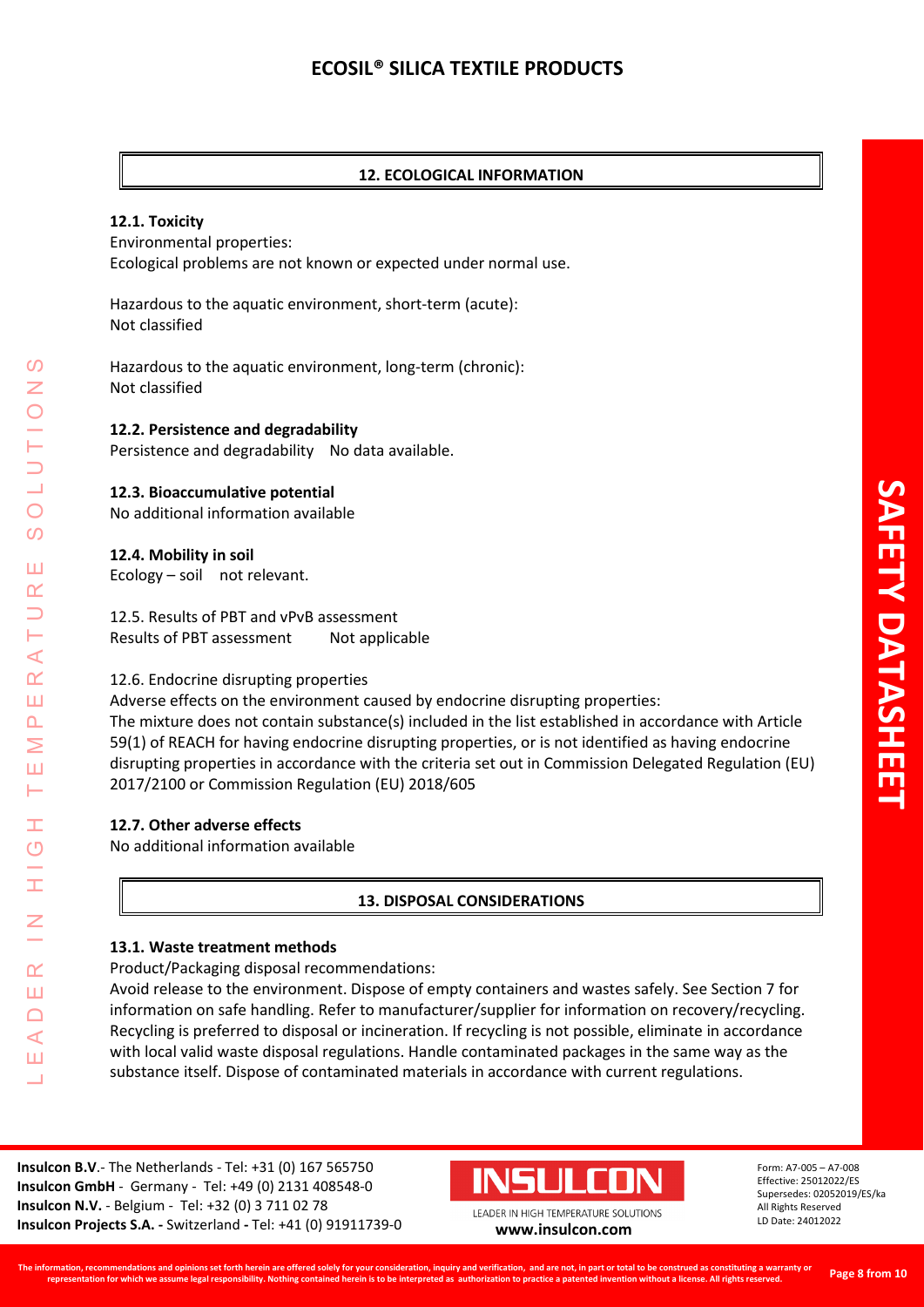## **European waste catalogue (2001/573/EC, 75/442/EEC, 91/689/EEC):**

Waste codes should be assigned by the user based on the application for which the product was used. The following Waste Codes are only suggestions: 04 02 09

## **14. TRANSPORT INFORMATION**

In accordance with ADR / RID / IMDG / IATA / ADN

| <b>ADR</b>                              | <b>IMDG</b>    | <b>IATA</b>    | <b>AND</b>     | <b>RID</b>     |  |  |  |
|-----------------------------------------|----------------|----------------|----------------|----------------|--|--|--|
| 14.1 UN Number                          |                |                |                |                |  |  |  |
| Not regulated for transport             |                |                |                |                |  |  |  |
| 14.2 UN proper shipping name            |                |                |                |                |  |  |  |
| Not applicable                          | Not applicable | Not applicable | Not applicable | Not applicable |  |  |  |
| 14.3 Transport hazard class(es)         |                |                |                |                |  |  |  |
| Not applicable                          | Not applicable | Not applicable | Not applicable | Not applicable |  |  |  |
| Not applicable                          | Not applicable | Not applicable | Not applicable | Not applicable |  |  |  |
| 14.4 Packing group                      |                |                |                |                |  |  |  |
| Not applicable                          | Not applicable | Not applicable | Not applicable | Not applicable |  |  |  |
| <b>14.5 Environmental hazards</b>       |                |                |                |                |  |  |  |
| Not applicable                          | Not applicable | Not applicable | Not applicable | Not applicable |  |  |  |
| No supplementary information available. |                |                |                |                |  |  |  |

## **14.6. Special precautions for user**

- Overland transport
- No data available
- Transport by sea
- No data available
- Air transport

LEADER IN HIGH TEMPERATURE SOLUTIONS

Ŧ  $\overline{O}$ 

I

 $\alpha$ Ш  $\Box$  $\triangleleft$ Ш ┙

 $\Omega$ Z

 $\bigcirc$ 

 $\Omega$ 

Ш  $\alpha$ 

⊢  $\prec$  $\underline{\alpha}$ Ш  $\overline{\mathbf{r}}$ Σ Ш Н

- No data available
- Inland waterway transport
- No data available
- Rail transport
- No data available

## **14.7. Maritime transport in bulk according to IMO instruments**

Code: IBC: No data available.

## **15. REGULATORY INFORMATION**

## **15.1. Safety, health and environmental regulations/legislation specific for the substance or mixture 15.1.1. EU-Regulations**

Contains no REACH substances with Annex XVII restrictions Contains no substance on the REACH candidate list Contains no REACH Annex XIV substances

**Insulcon B.V**.- The Netherlands - Tel: +31 (0) 167 565750 **Insulcon GmbH** - Germany - Tel: +49 (0) 2131 408548-0 **Insulcon N.V.** - Belgium - Tel: +32 (0) 3 711 02 78 **Insulcon Projects S.A. -** Switzerland **-** Tel: +41 (0) 91911739-0 **[www.insulcon.com](http://www.insulcon.com/)**



Form: A7-005 – A7-008 Effective: 25012022/ES Supersedes: 02052019/ES/ka All Rights Reserved LD Date: 24012022

**SAFETY DATASHEET**

**AFETY DATASHE**